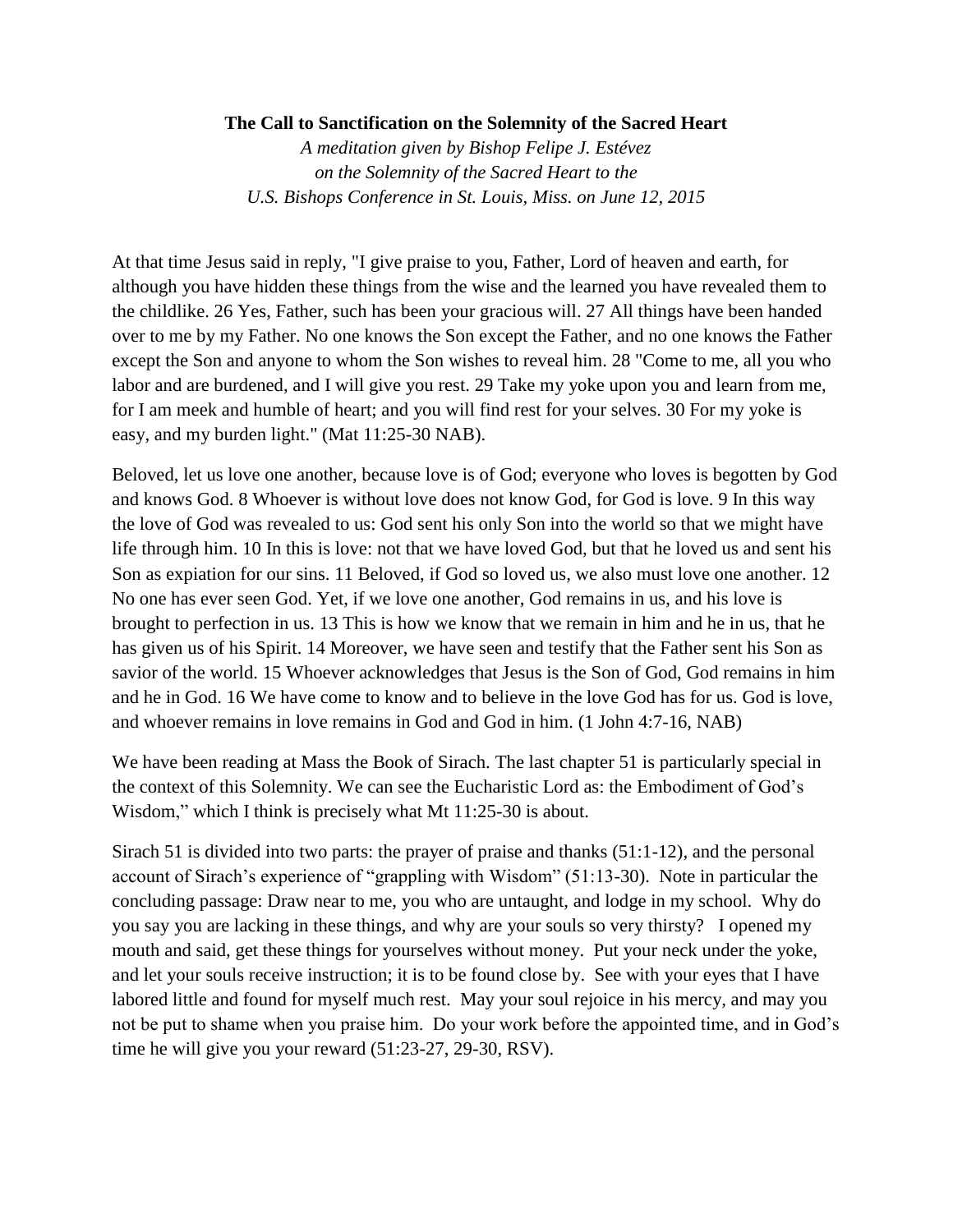Not only do we believe that Jesus fulfills all of God's promises in the OT historically, but in the Eucharist those fulfilled promises are not only historical but also personally, immediately, intimately present before us and in our midst. Only the Incarnate God can say: "Come to me, all you who labor and are burdened, and I will give you rest," and really mean it, in the sense that has the power and the love and the wisdom in fact to give the permanent "rest" and newness of life in Him that the invitation promises. And in the Eucharist the Incarnation of God, his real presence with us and in us, becomes ordinary, everyday Reality. It is so "ordinariy" that as St. John Paul II often insisted we need to enkindle awe and wonder, a permanent amazement at the gift of his extreme love (Jo 13, 1).

Now, the "rest" Jesus gives is inseparable from the "burden" that he shares with us. Our rest in him is laborious, because it shares in his own bliss in fulfilling the will of the Father, and the will of the Father is for Jesus to redeem the world through his death and resurrection (the paschal mystery). Paradoxically, we find rest in Jesus only by dying with him on the cross and so sharing in the work of redemption. But his burden is "light" precisely because it is the "yoke" he gives us to share with him. When he says "my yoke is easy and my burden light," he doesn't mean the specific yoke and burden that I have chosen just for you. No: he means my in a very literal sense: "the yoke that is already mine and the burden that is already mine; these are what I choose to share with you!" It makes all the difference in the world, I think, whether I look on the difficulties in my life (1) as my own private difficulties, which I then come to believe that God wills for me and in that sense has chosen for me, OR (2) as the difficulties of Jesus himself as redeemer, obedient to the Father, which Jesus asks me to share with him! My struggle will then be the GRACE of receiving the gift of participation in HIS STRUGGLE. And I will give thanks to be able to share in HIS BURDEN AND YOKE under whatever particular form HIS DIVINE SUFFERING may take in my life.

Jesus' own yoke and burden are wholly different from the burdens and yokes we invent for ourselves, put our necks under or allow the world to pile on our backs: the burdens of powerstruggle, ambition, egotism, rivalry, one-upmanship, slavery to our vices, judgmentalism, mania for control, perfectionism, racism, competitiveness, over achieving, etc., as you know last Christmas, Pope Francis in meeting with the Curia listed with remarkable clarity the traps we can be induced as servants in the Church. We all know it well these are the burdens of death; but Jesus' burden makes us die to all this and rise to a new way of being in him. The Pauline discernment of the spirits enables us to make sure that the real and very demanding burdens that we carry are indeed the ones Jesus is putting on our shoulders, because he wants to share those burdens OF HIS with his appointed shepherds: we should carry ONLY those burdens, and not those manufactured by human respect, public opinion, secular dogmas, "the spirit of the age" or the deviousness of one's own heart. The test we face is: whether the burdens we are struggling to carry exist in me together with the experience of the REST that Jesus has promised if we COME TO HIM. In Jesus, bliss in the Father, spilling over continually into praise and